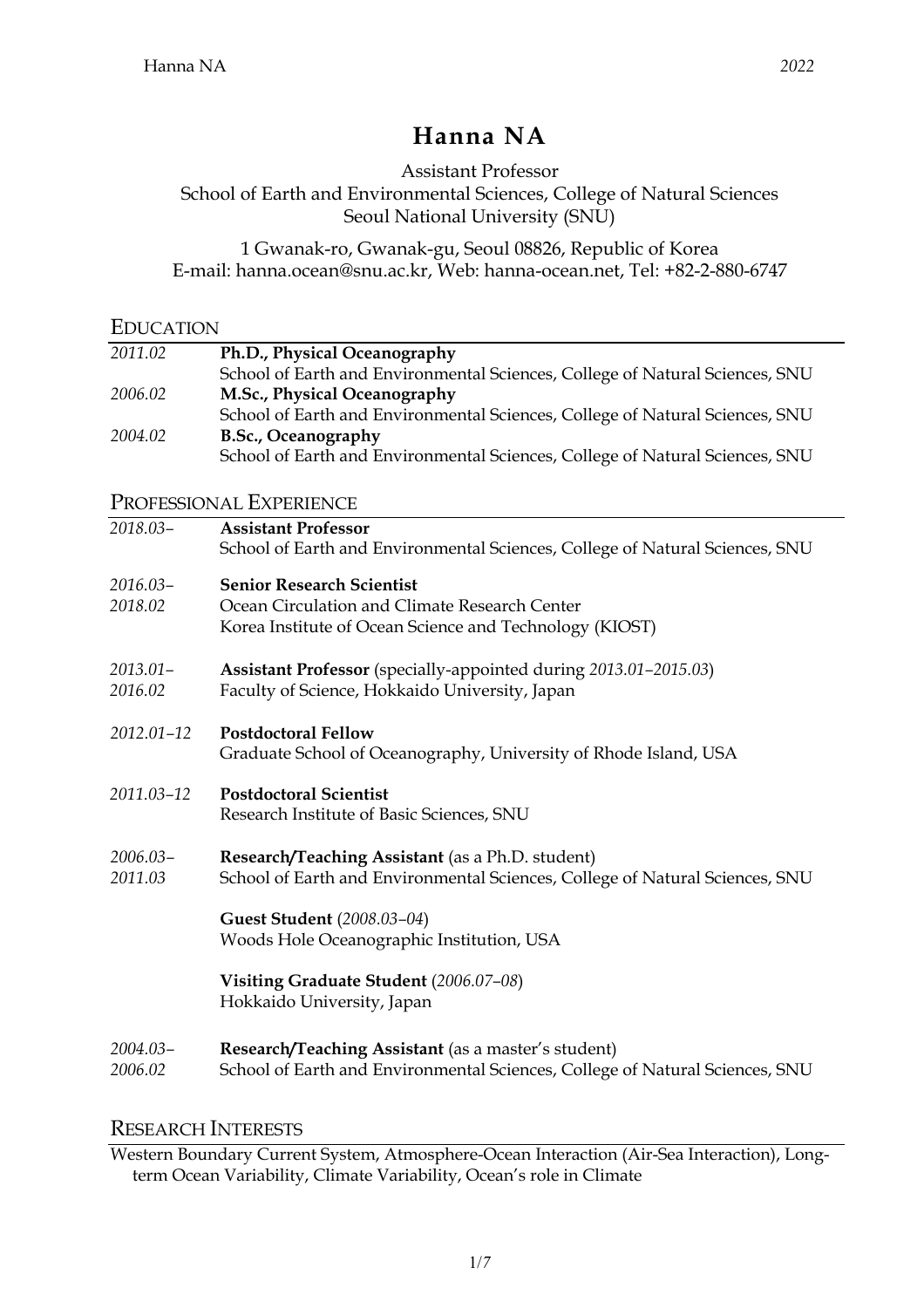# PROFESSIONAL ACTIVITIES

## **Committee member at SNU**

- Research Institute of Oceanography, SNU (*2018.04* )
- Undergraduate interdisciplinary program and graduate program in Computational Science and Technology, SNU (*2018.09*– )

# **Member of the Scientific Steering Committee**

- North Pacific Marine Science Organization (PICES) **Scientific Program 'FUTURE'** (*2020–* ) https://meetings.pices.int/members/Scientific-Programs/FUTURE-SSC#FUTURE-SSCmembers\
- North Pacific Marine Science Organization (PICES) **study group on 'Early Career Ocean Professionals'** (*2021*) https://meetings.pices.int/members/study-groups/SG-ECOP
- ICES/PICES Conference for Early Career Scientists (*2012.04*)

### **Member of the Steering Committee**

Korea Oceanographic Commission (KOC) PICES subcommittee (*2021.05*– )

### **Journal Editor**

The Sea, Journal of the Korean Society of Oceanography (*2020–* ) *https://www.jksocean.or.kr/*

### **Research Proposal Reviewer**

Basic Research Grants from National Research Foundation of Korea

### **Student Poster Judge**

The 5th Hokkaido University Sustainability Research Poster Contest (*2013.11*)

### **Workshop Co-Organizer**

KIOST International Tropical Ocean Science Workshop 2017 (*2017.03*)

### **Session Co-Convener**

- Annual Joint Symposium between Kyushu University and SNU (*2021.06*)
- Annual Joint Symposium between Hokkaido University and SNU (*2019.11*, *2018.11*, *2015.11, 2014.11, 2013.12*)

# HONORS AND AWARDS

# **Ocean Science Journal Outstanding Reviewer Award**

KSO Annual Meeting in Jeju, Korea (*2021.11*)

**"Munmu of Silla" Early Career Scientist Award**

문무대왕 해양대상 젊은과학자상(*2020.07*)

# **North Pacific Marine Science Organization (PICES) Best Presentation Awards**

- 1. PICES 25th annual meeting in San Diego, CA, USA (*2016.11*) Physical Oceanography and Climate (POC) Committee, *http://meetings.pices.int/publications/presentations/PICES-2016#session11*
- 2. PICES 20th annual meeting in Khabarovsk, Russia (*2011.10*) POC Committee, *https://meetings.pices.int/publications/presentations/PICES-2011#POC-1-P*
- 3. PICES 16th annual meeting in Victoria, BC, Canada (*2007.11*) Technical Committee on Data Exchange (TCODE), *https://meetings.pices.int/publications/presentations/PICES\_16#session810*
- 4. PICES 14th annual meeting in Vladivostok, Russia (*2005.10*) *https://meetings.pices.int/publications/presentations/PICES\_14#POC-1-P*

#### **Korean Society of Oceanography (KSO) Best Graduate Student Paper Award** KSO Annual Meeting in Busan, Korea (*2011.06*)

# **Travel Grants for Young Scientists**

- 1. PICES 20th annual meeting in Khabarovsk, Russia (*2011*)
- 2. PICES 19th annual meeting in Portland, OR, USA (*2010*)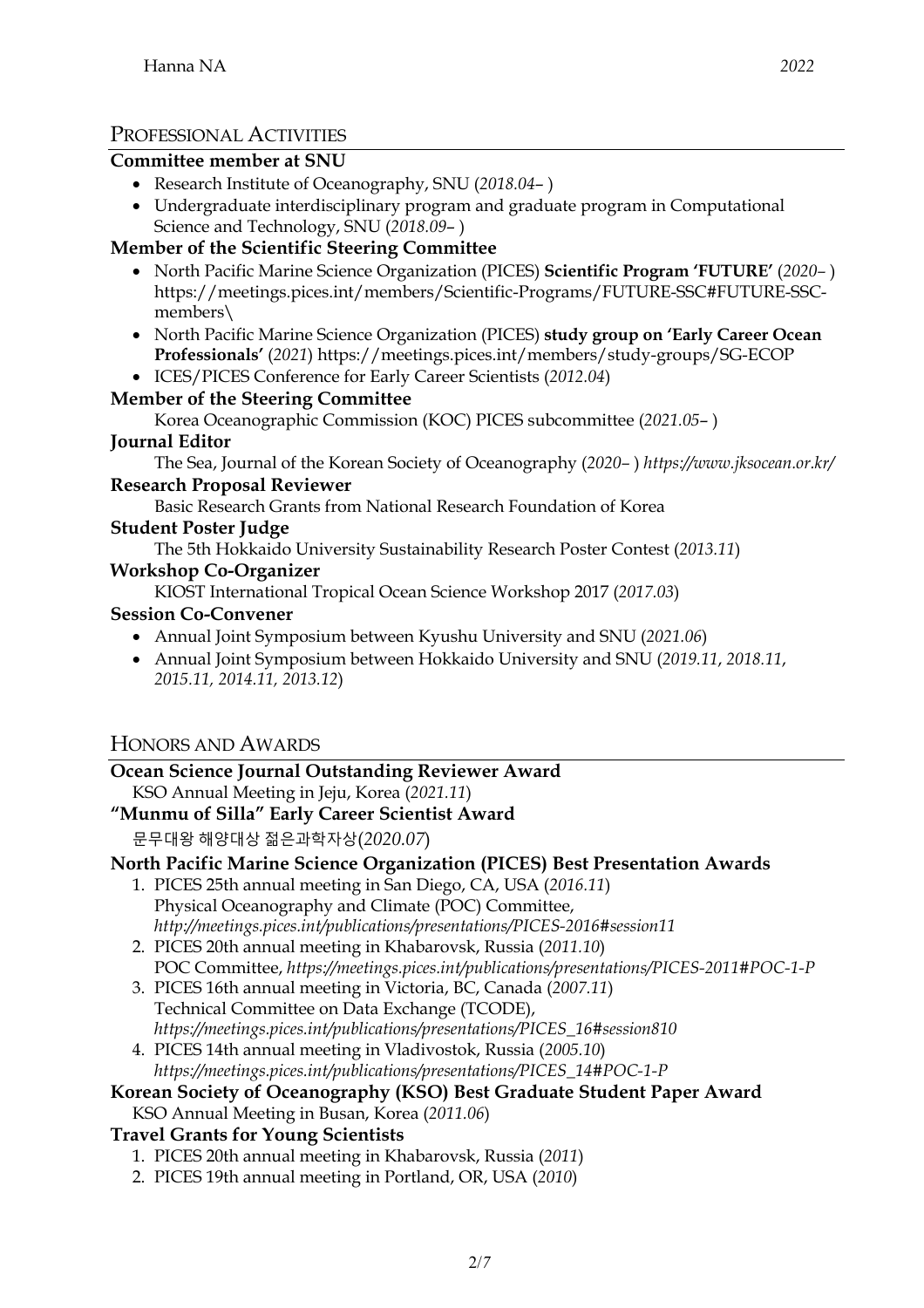- 3. PICES 18th annual meeting in Jeju, Korea (*2009*)
- 4. PICES 16th annual meeting in Victoria, BC, Canada (*2007*)
- 5. IUGG 2007 in Perugia, Italy (*2007*)

# TEACHING EXPERIENCE

# **Student Supervising at SNU**

# Graduate Students

- 1. Jiwon Kang (*2018.03–2020.02*, master's student): graduated
- 2. Chanmi Kim (*2018.09–2020.08*, master's student): graduated
- 3. Seungyong Lee (*2019.09–* , Ph.D. student; *2018.07–2019.08,* research scientist at Research Institute of Oceanography, SNU)
- 4. Jihwan Kim (*2019.03–* , M.Sc.-Ph.D. student)
- 5. Eunsun Lee (*2019.09–* , Ph.D. student; *2019.04–08*, research scientist at Research Institute of Oceanography, SNU)
- 6. Hyunwoo Lee (*2021.09–* , master's student; *2021.07–08,* research scientist at Research Institute of Oceanography, SNU)
- 7. Hyung-Ju Park (*2021.09–*, M.Sc.-Ph.D. student; transferred from Statistical Climatology Lab, SNU)

Undergraduate Students

- 1. Hansol Shin (*2018.12–2019.02*): undergraduate student internship advisor
- 2. Sohun Kwag (*2020*): B.Sc. thesis advisor
- 3. Hunwoo Lee (*2021*): B.Sc. thesis advisor
- 4. Hyerin Kwon (*2021.12–2022.02*): undergraduate student internship advisor; visiting from Kyungpook National University

# **Lectures at SNU**

- Physical Oceanography and Lab. (*Spring 2022, Spring 2021, Spring 2020, Spring 2019, Spring 2018*)
- Fundamentals of Fluid Dynamics (*Fall 2021, Fall 2020, Fall 2019, Fall 2018*)
- Theory and Practice in Computational Sciences 1 (*Spring 2022*)
- Earth and Environmental Sciences & Lab. (*Spring 2021, Spring 2020, Spring 2019*)
- Ocean Currents (*Fall 2020*)
- Seminar in Earth and Environmental Sciences (*Fall 2021*)

# **Outreaching at SNU**

- Lecturer at SNU Public Lecture series 자연과학 공개강연(*February 2021*)
- Lecturer at SNU College of Natural Sciences Lecture Series for high school students 토요과학공개강좌(*April 2021, November 2020, November 2019*)

# **Mentoring at KIOST**

- Group leader of mentoring program for female early career scientists (*2017*)
- Instructor of summer camp at Korea South Pacific Ocean Research Center located in Chuuk, Federated States of Micronesia (*2017.08, http://dl.dongascience.com/magazine/view/S201710N036*)

# **Student Supervising at Hokkaido University**

Ryosuke Kimura and Shinnosuke Yata (*2015.04–2016.02*; received master's degrees from Graduate School of Science, Hokkaido University)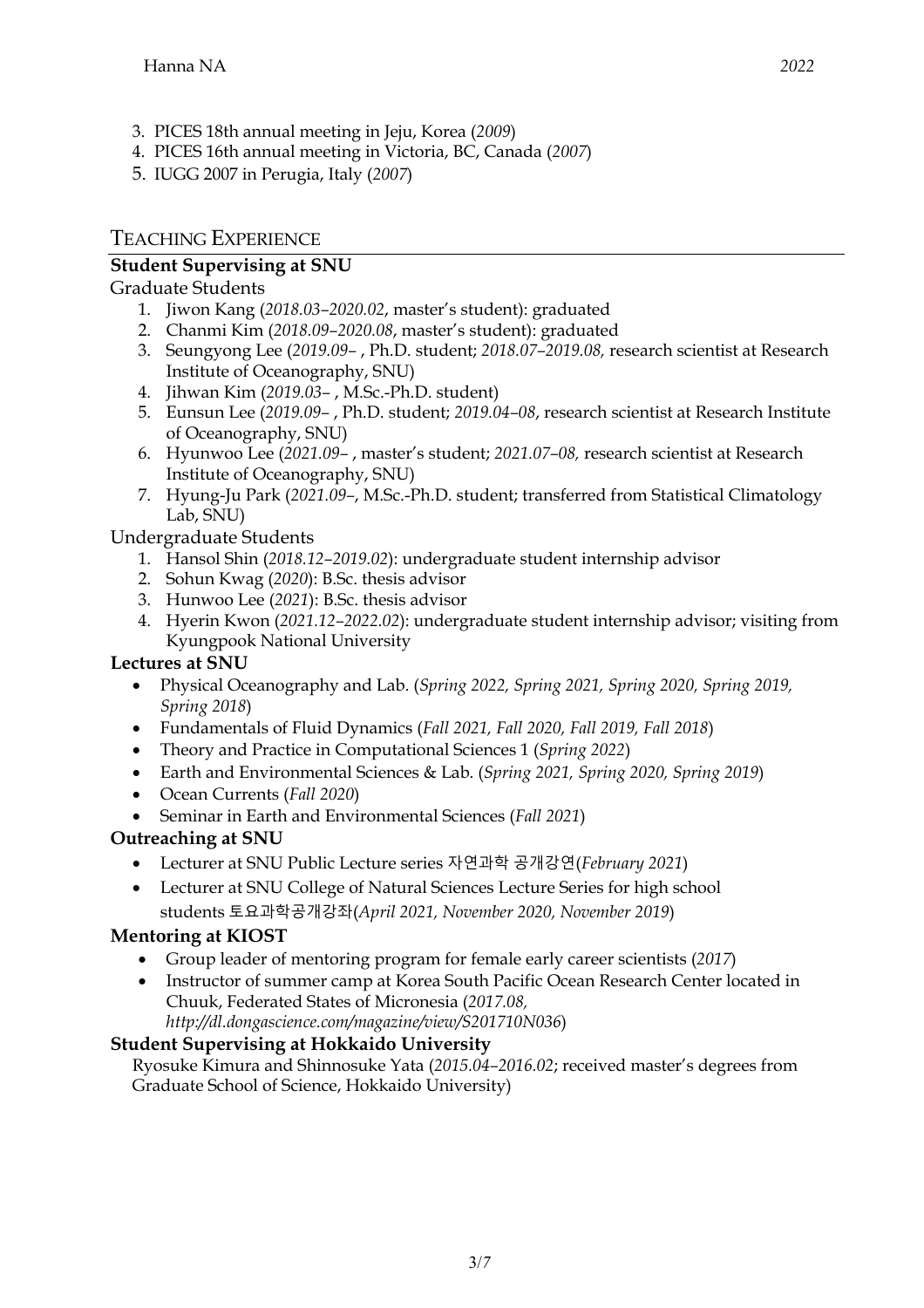# FUNDED PROJECTS AS A PI

### **Basic Research Grants for Young Researcher Program from National Research Foundation of Korea**

KRW 100,000K/year to SNU (*2019.03–2023.02; 4 years)*

"A study on upstream-downstream connectivity of the western boundary current in the North Pacific and its relationship with mesoscale eddy activity"

additional KRW 100,000K to SNU (*2019*) for being selected as a New Innovative Lab 한국연구재단 신진연구 최초혁신실험실

**Research funding from KIOST** (*2019.02–12*)

"Understanding the Kuroshio Extension variability based on the analysis of multiple reanalysis and satellite datasets"

**New faculty start-up grants from SNU** (SNU internal funding, *2018.04–2019.03*) "Understanding the relationship between Kuroshio and atmospheric boundary layer in the western North Pacific"

**Start-up research grants from KIOST** (KIOST internal funding, *2016.04–12*) "Oceanic- and atmospheric-driven bottom pressure variability in the Kuroshio Extension"

**Start-up research grants from F3 Project of Hokkaido University** (*2013.01–2015.03*)

### OTHER EXPERIENCE IN FUNDED PROJECT (SELECTED)

**East Asian Seas Time Series** (*2019.05*– *)* Ministry of Land, Transport and Maritime Affairs, Korea PI: Prof. Guebuem Kim (SNU) **Seychelles-Chaos Thermocline Ridge in the tropical Indian Ocean** (*2019, 2020–2022*) Ministry of Land, Transport and Maritime Affairs, Korea PI: Prof. SungHyun Nam (SNU) **A study on the variation of material cycles in the Kuroshio Extension** (*2017*) KIOST internal funding PI: Dr. Young-Gyu Park (KIOST) **Ocean temperature and current changes in the East China Sea-effects of Kuroshio variability on ocean environmental changes** (*2016–2017*) KIOST internal funding PI: Dr. Hong-Sik Min (KIOST) **Kuroshio-Ryukyu Current System Study** (*2015*) Japan Society for the Promotion of Science, Japan PI: Prof. Hirohiko Nakamura (Kagoshima University) **Measuring the flow through the Kerama Gap** (*2012–2014*) Office of Naval Research, USA PI: Prof. Mark Wimbush and Dr. Jae-Hun Park (University of Rhode Island) **Oceanic Response to Atmospheric Forcing in the Kuroshio Extension** (2012) National Science Foundation, USA PI: Prof. D. Randolph Watts (University of Rhode Island)

### FIELD EXPERIENCE

#### **Kuroshio in the East China Sea**

T/V Kagoshima-maru (*2021.06*, *2020.06*; participated remotely due to COVID-19) Joint cruise with Kagoshima University (Japan) and KIOST (Korea)

#### **Kuroshio Extension**

R/V Isabu (*2018.08*)

#### **Kuroshio-Ryukyu Current System Study**

T/V Kagoshima-maru (*2018.06, 2017.06, 2016.06, 2015.06*)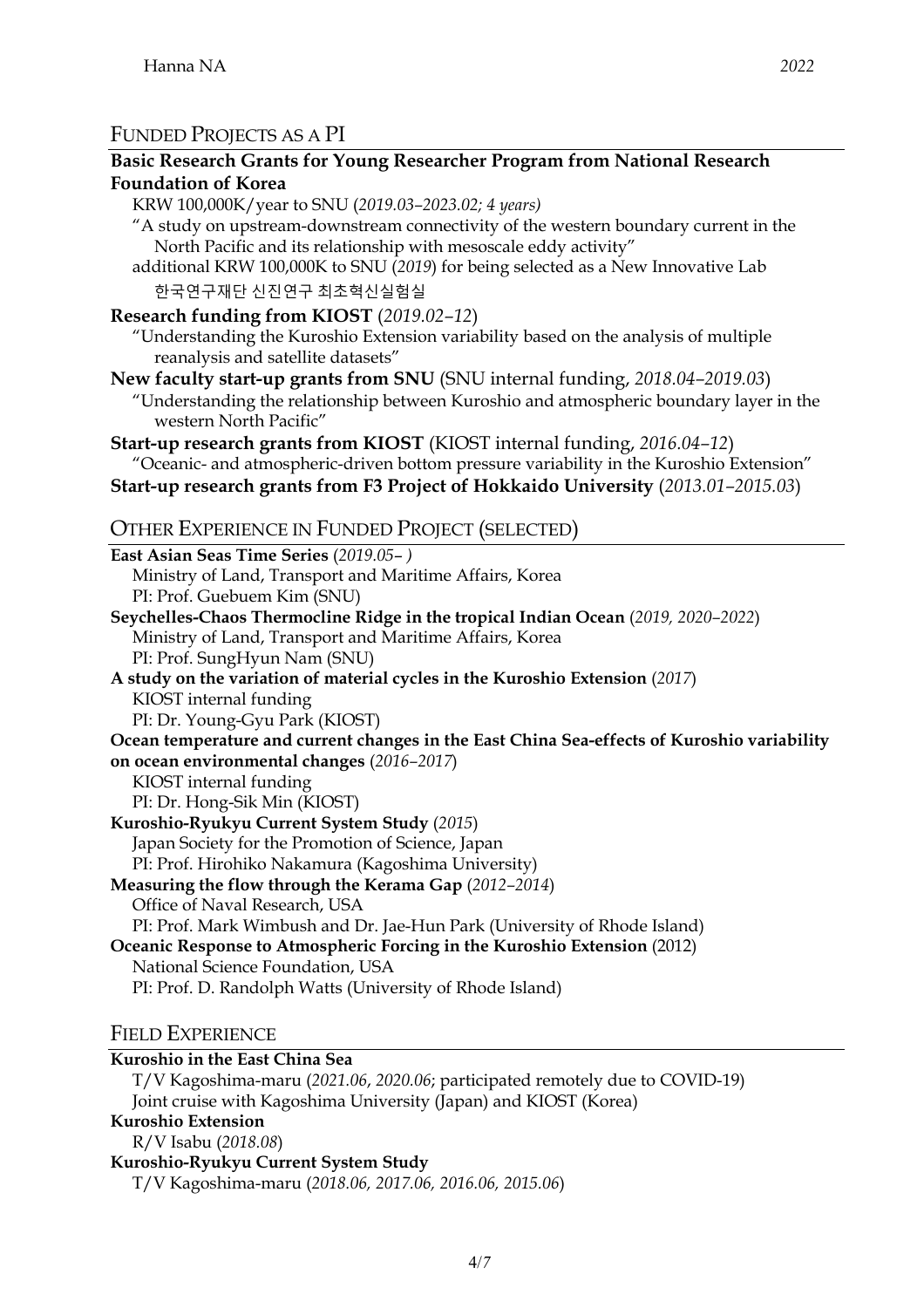Joint cruise between Kagoshima University (Japan), Second Institute of Oceanography (China), and KIOST (Korea)

**High Frequency Radar** (Field Trip and Data Management)

Application to the east coast off Korea (*2006.05–2008.08*) **East/Japan Sea** (CTD)

- R/V Lavrentyev (*2009.07, 2005.10*) Joint cruise with Pacific Oceanological Institute (Russia)
- R/V Haeyang 2000 (*2008.08, 2005.05*) Joint cruise with National Fisheries Research and Development Institute (Korea)
- R/V Tamyang (*2007.06, 2006.05, 2003.06*)
- **Korea/Tsushima Strait Joint Cruise** (CTD, ADCP, DO sampling)
	- R/V Tamyang (*2007.05, 2006.11, 2006.10*)

### MANUSCRIPT SUBMITTED (# DENOTES STUDENT ADVISEE)

Eunsun Lee#, Chanmi Kim#, and **Hanna Na**\*, Suppressed upwelling events in the Seychelles-Chagos Thermocline Ridge of the southwestern tropical Indian Ocean, in review

### REFEREED PUBLICATIONS (# DENOTES STUDENT ADVISEE)

- 1. Jihwan Kim# and **Hanna Na**\* (2022), Interannual Variability of Yellowfin Tuna (*Thunnus albacares*) and Bigeye Tuna (*Thunnus obesus*) Catches in the Southwestern Tropical Indian Ocean and Its Relationship to Climate Variability, *Frontiers in Marine Science*, **9**, 857405.
- 2. Jiwon Kang# and **Hanna Na**\* (2022), Long-term variability of the Kuroshio shelf intrusion and its relationship to upper-ocean current and temperature variability in the East China Sea, *Frontiers in Marine Science*, **9**, 812911.
- 3. Hua Zheng, Xiao-Hua Zhu\*, Hirohiko Nakamura, Jae-Hun Park, Chanhyung Jeon, Ruixiang Zhao, Ayako Nishina, Chuanzheng Zhang, **Hanna Na**, Ze-Nan Zhu, Hong Sik Min (2020), Generation and Propagation of 21-day Bottom Pressure Variability driven by Wind Stress Curl in the East China Sea, *Acta Oceanologica Sinica*, **39**, 91–106.
- 4. Ruixiang Zhao, Hirohiko Nakamura, Xiao-Hua Zhu\*, Jae-Hun Park, Ayako Nishina, Chuanzheng Zhang, **Hanna Na**, Chanhyung Jeon, Ze-Nan Zhu, Hong Sik Min (2020), Tempo-spatial variations of the Ryukyu Current southeast of Miyakojima Island determined from mooring observations, *Scientific Reports*, **10**, 6656.
- 5. Jihwan Kim#, **Hanna Na\***, Young-Gyu Park, Young Ho Kim (2020), Potential Predictability of Skipjack Tuna (*Katsuwonus pelamis*) Catches in the Western Central Pacific, *Scientific Reports*, **10**, 3193.
- 6. Chanhyung Jeon, Jae-Hun Park\*, Hirohiko Nakamura, Ayako Nishina, Xiao-Hua Zhu, Dong Guk Kim, Hong Sik Min, Sok Kuh Kang, **Hanna Na**, Naoki Hirose (2019), Polewardpropagating near-inertial waves enabled by the western boundary current, *Scientific Reports*, **9**, 9955.
- 7. Kwang-Yul Kim\*, Ji-Young Kim, Jinju Kim, Saerim Yeo, **Hanna Na**, Benjamin D. Hamlington, and Robert R. Leben (2019), Vertical feedback mechanism of winter Arctic amplification and sea ice loss, *Scientific Reports*, **9**, 1184, doi.org/10.1038/s41598-018-38109-x.
- 8. **Hanna Na\***, Kwang-Yul Kim, Shoshiro Minobe, and Yoshi N. Sasaki (2018), Interannual to decadal variability of the upper-ocean heat content in the western North Pacific and its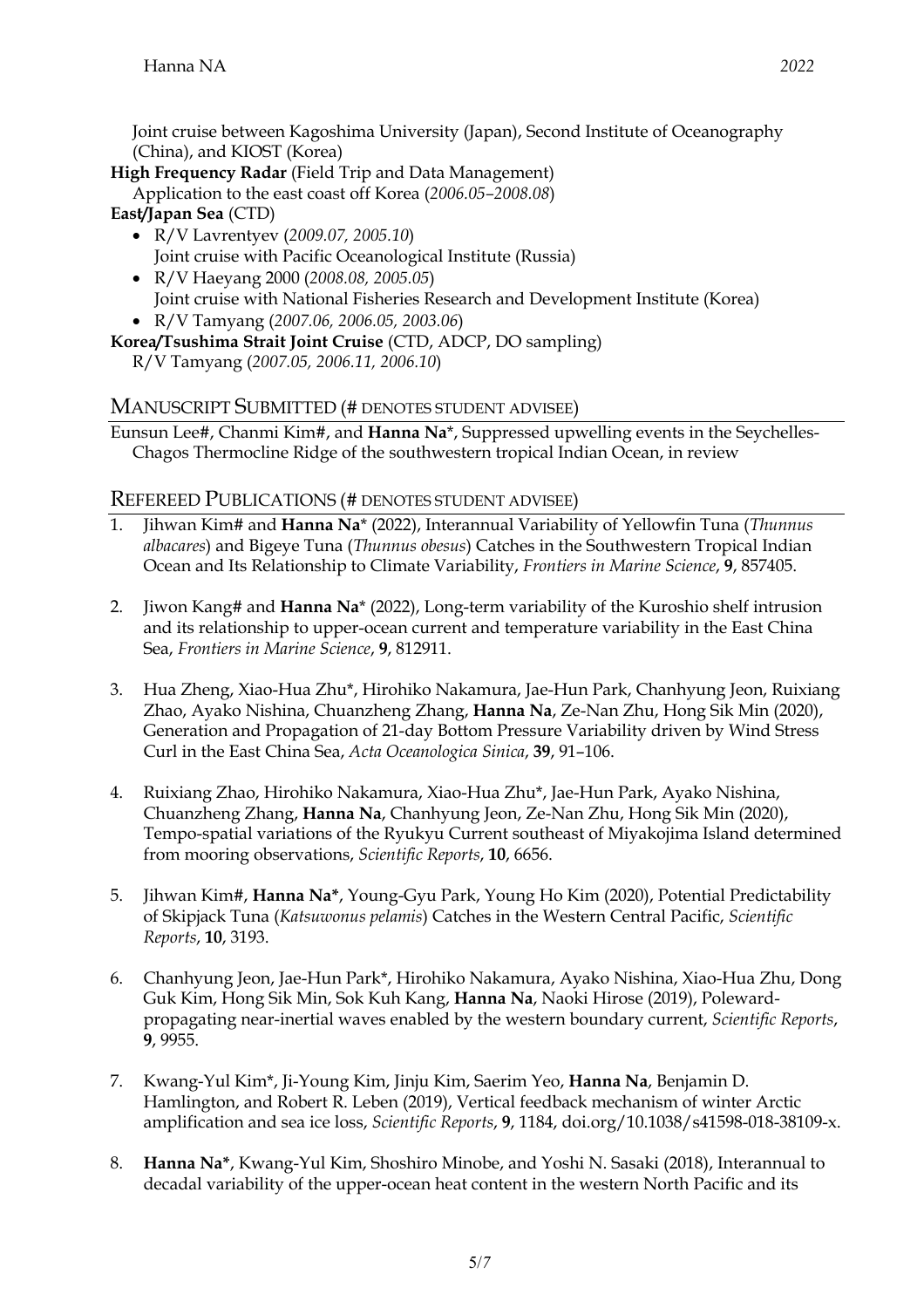relationship to oceanic and atmospheric variability, *Journal of Climate*, https://doi.org/10.1175/JCLI-D-17-0506.1.

- 9. Kwang-Yul Kim\*, Benjamin D. Hamlington, **Hanna Na**, and Jinju Kim (2016), Mechanism of seasonal Arctic sea ice evolution and Arctic amplification, *The Cryosphere*, **10**, 21912202, doi:10.5194/tc-10-2191-2016.
- 10. **Hanna Na**, D. Randolph Watts, Jae-Hun Park\*, Chanhyung Jeon, Ho Jin Lee, Masami NONAKA, and Andrew D. GREENE (2016), Bottom pressure variability in the Kuroshio Extension driven by the atmosphere and ocean instabilities, *Journal of Geophysical Research-Oceans*, **121**, 6507–6519, doi:10.1002/2016JC012097.
- 11. Seungtae Yoon, Kyung-Il Chang\*, **Hanna Na**, and Shoshiro Minobe (2016), An east-west contrast of upper ocean heat content variation south of the subpolar front in the East/Japan Sea, *Journal of Geophysical Research-Oceans*, **121**, 6418–6443, doi:10.1002/2016JC011891.
- 12. Zhitao Yu\*, E. Joseph Metzger, Prasad Thoppil, Harley E. Hurlburt, Luis Zamudio, Ole Martin Smedstad, **Hanna Na**, Hirohiko Nakamura, and Jae-Hun Park (2015), Seasonal cycle of volume transport through Kerama Gap revealed by a 20-year global HYbrid Coordinate Ocean Model reanalysis, *Ocean Modeling*, **96**, 203–213.
- 13. Kwang-Yul Kim\*, Benjamin Hamlington, and **Hanna Na** (2015), Theoretical Foundation of Cyclostationary EOF Analysis for Geophysical and Climate Variables: Concepts and Examples, *Earth–Science Reviews*, **150**, 201–218.
- 14. Taewook Park, Chan Joo Jang\*, Minho Kwon, **Hanna Na**, and Kwang-Yul Kim (2015), An effect of ENSO on summer surface salinity in the Yellow and East China Seas, *Journal of Marine Systems*, **141**, 122–127, doi:10.1016/j.jmarsys.2014.03.017.
- 15. **Hanna Na**, Mark Wimbush, Jae-Hun Park\*, Hirohiko Nakamura, and Ayako Nishina (2014), Observations of flow variability through the Kerama Gap between the East China Sea and the northwestern Pacific, *Journal of Geophysical Research–Oceans*, **119**, 689–703, doi:10.1002/2013JC008899.
- 16. Kwang-Yul Kim\*, **Hanna Na**, and Hun-Gyu Lee (2013), Energy budget change in the tropics according to the SRES A1B scenario in the IPCC AR4 models, *Journal of Geophysical Research– Atmospheres*, **118**, 2521–2534, doi:10.1002/jgrd.50240.
- 17. Sukgeun Jung, Seungmok Ha, and **Hanna Na\*** (2013), Multi-decadal Changes in Fish Communities Jeju Island in Relation to Climate Change, *Korean Journal of Fisheries and Aquatic Sciences*, **46**(2), 186-194, 2013 (in Korean with English abstract)
- 18. **Hanna Na**, Jae-Hun Park\*, D. Randolph Watts, Kathleen A. Donohue, and Ho Jin Lee (2012), Near 13 day barotropic ocean response to the atmospheric forcing in the North Pacific, *Journal of Geophysical Research–Oceans*, **117**, C12019, doi:10.1029/2012JC008211.
- 19. Kwang-Yul Kim\*, **Hanna Na**, and Jong-Gap Jhun (2012), Oceanic response to midlatitude Rossby waves aloft and its feedback in the lower atmosphere in winter Northern Hemisphere, *Journal of Geophysical Research–Atmospheres*, **117**, D07110, doi:10.1029/2011JD017238.